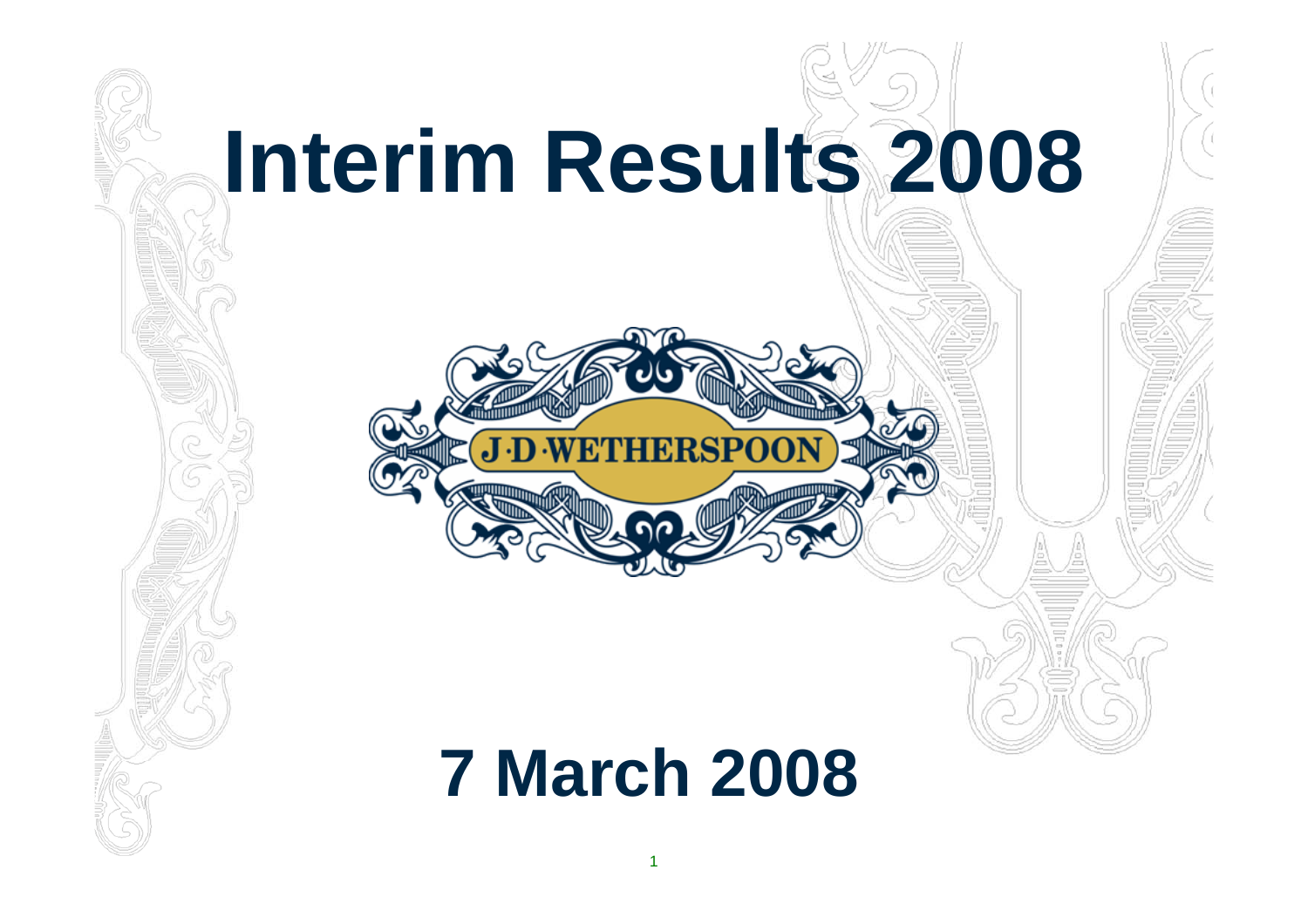# Highlights – Six Months to 27 January 2008 • Turnover up 0.4% to £440.2m Operating profit down 4% to £44.4m Operating Margin down 0.5% to 10.1% • Profit before tax down 13% to £28.5m

Earnings per share down 11% to 12.9p • Free cash flow per share 11.3p (2007: 17.0p) Dividend per share 4.4p (2007: 4.0p)

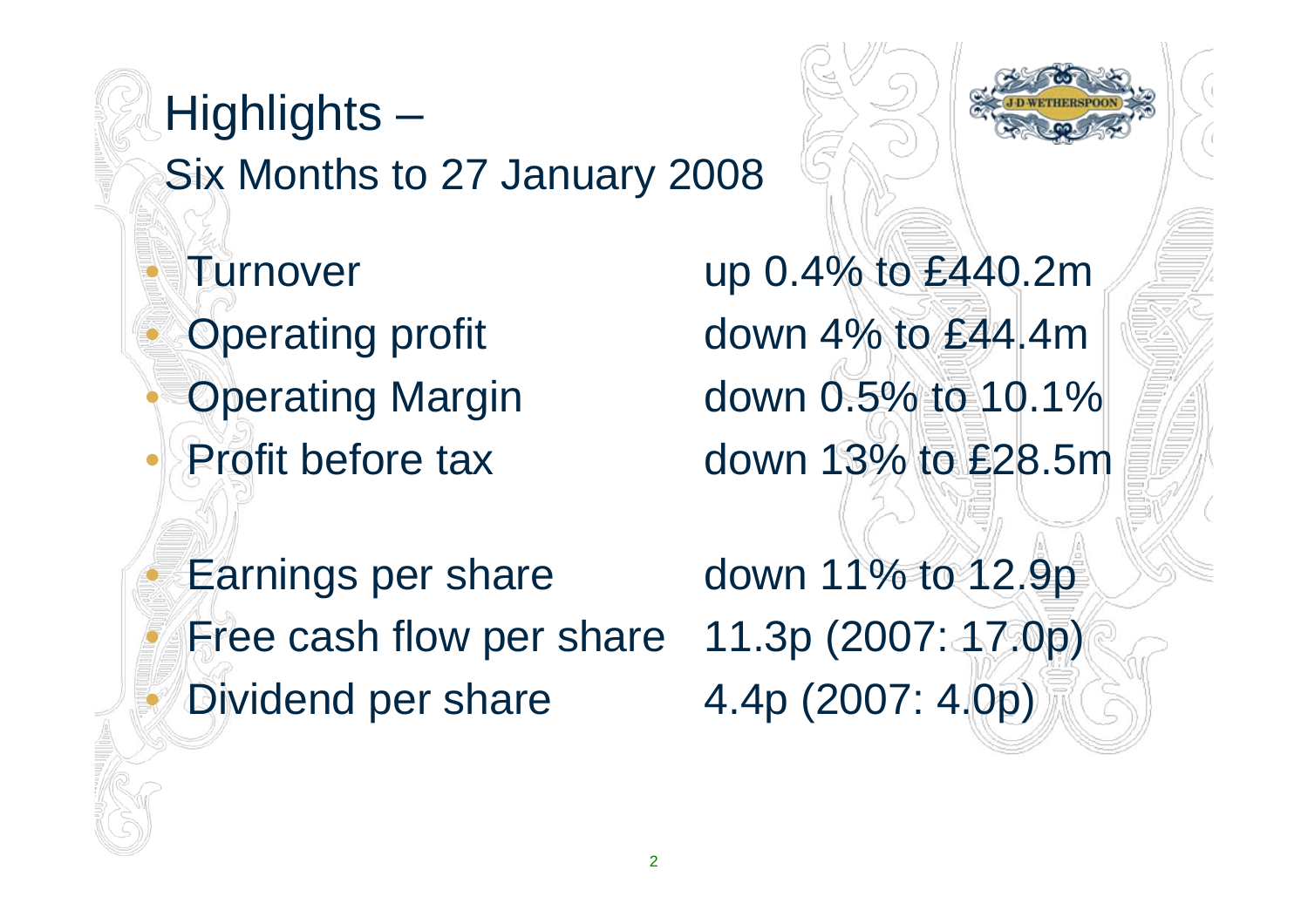

**Sales resilient despite non smoking**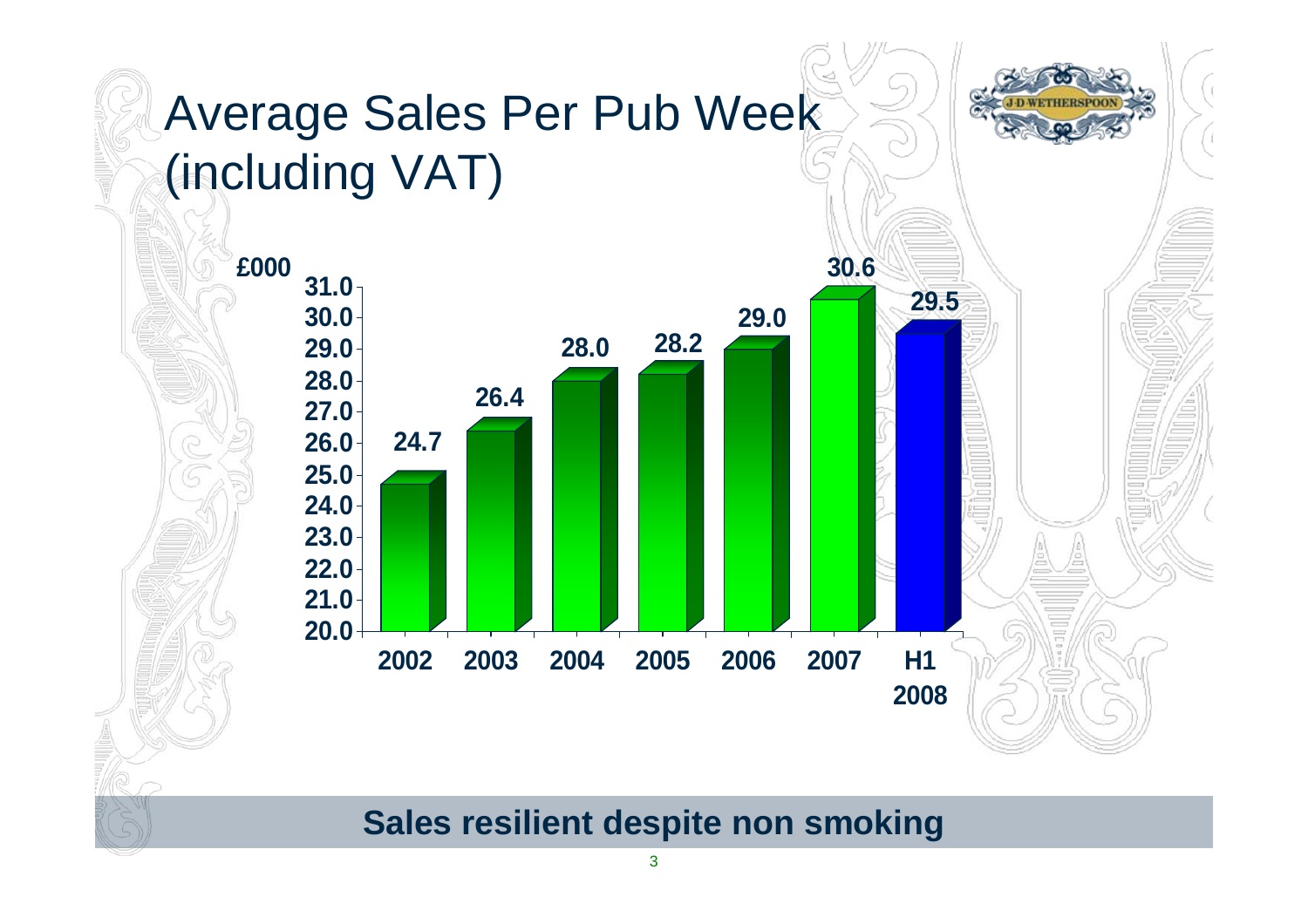### Like for Like Sales/Profits



| $\frac{0}{0}$         | H <sub>1</sub><br>2008 | <b>FY</b><br>2007 | <b>FY</b><br>2006 | FY<br>2005 | <b>FY</b><br>2004 |
|-----------------------|------------------------|-------------------|-------------------|------------|-------------------|
| <b>Bar</b>            | (6.0)                  | 3.3               | 2.2               | (1.4)      | 2.9               |
| Food                  | 9.7                    | 12.6              | 3.6               | 2.1        | 4.2               |
| <b>Machine</b>        | (6.0)                  | 2.7               | (1.4)             | (2.4)      | 6.1               |
| <b>Total</b><br>sales | (2.0)                  | 5.6               | 2.0               | (0.6)      | 3.4               |
| LFL<br><b>Profits</b> | (3.1)                  | 7.0               | 5.9               | (4.0)      | (0.7)             |
|                       |                        |                   |                   |            |                   |

#### **Strong Food Sales**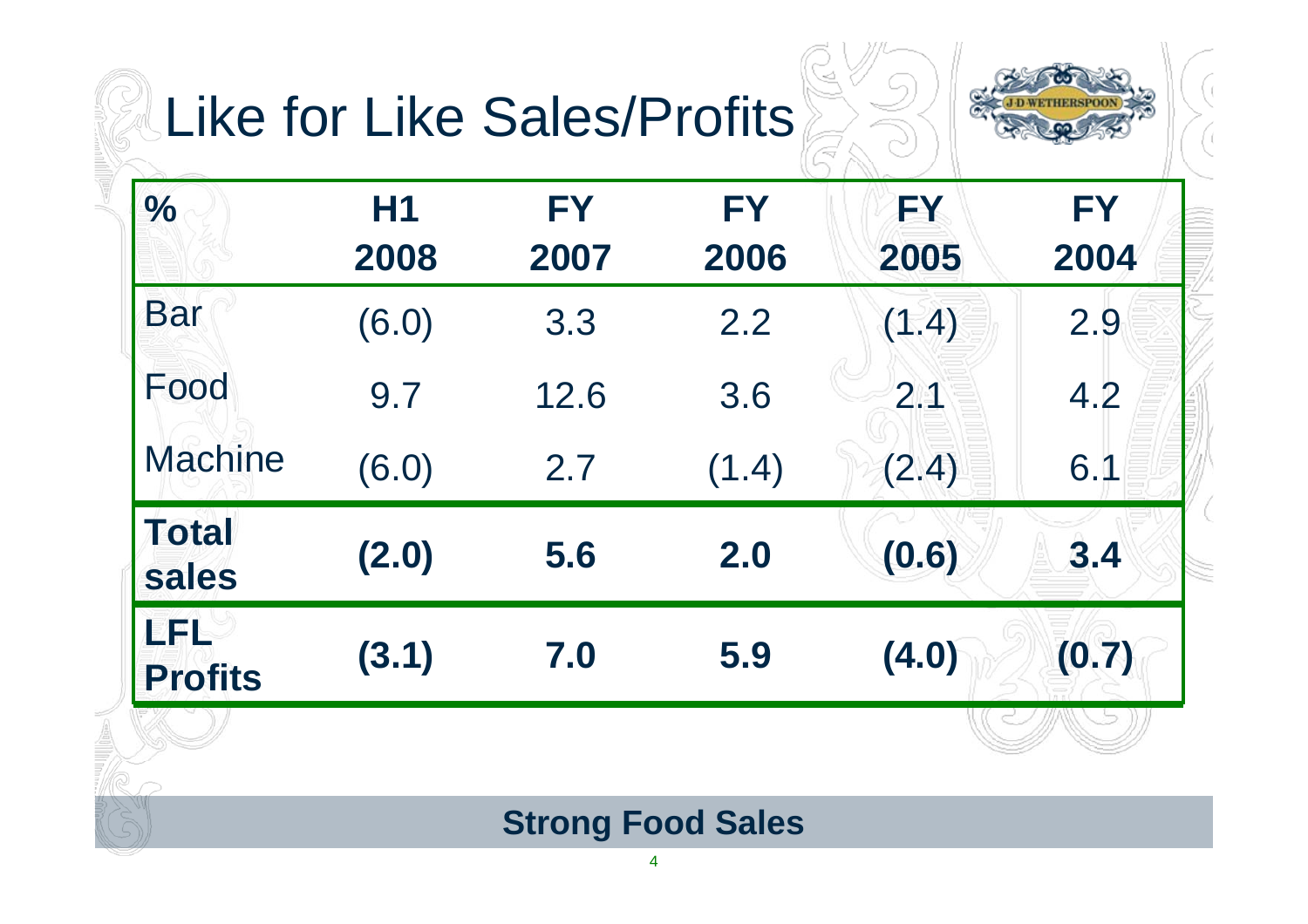## Pub Operating Margin



Slight gross margin decline due to increased food sales and some food cost pressure

- **Staffing Costs** 
	- Wages pay rates higher and impact of food service costs
	- One off Head Office payments due to staff reductions
- **Operating costs** 
	- **Repairs lower**
	- Utilities slightly lower
- Depreciation higher due to investment in facilities
- Loss on disposal due to aborted property costs

### **Stable Pub Operating Margin H1 2008 on H2 2007**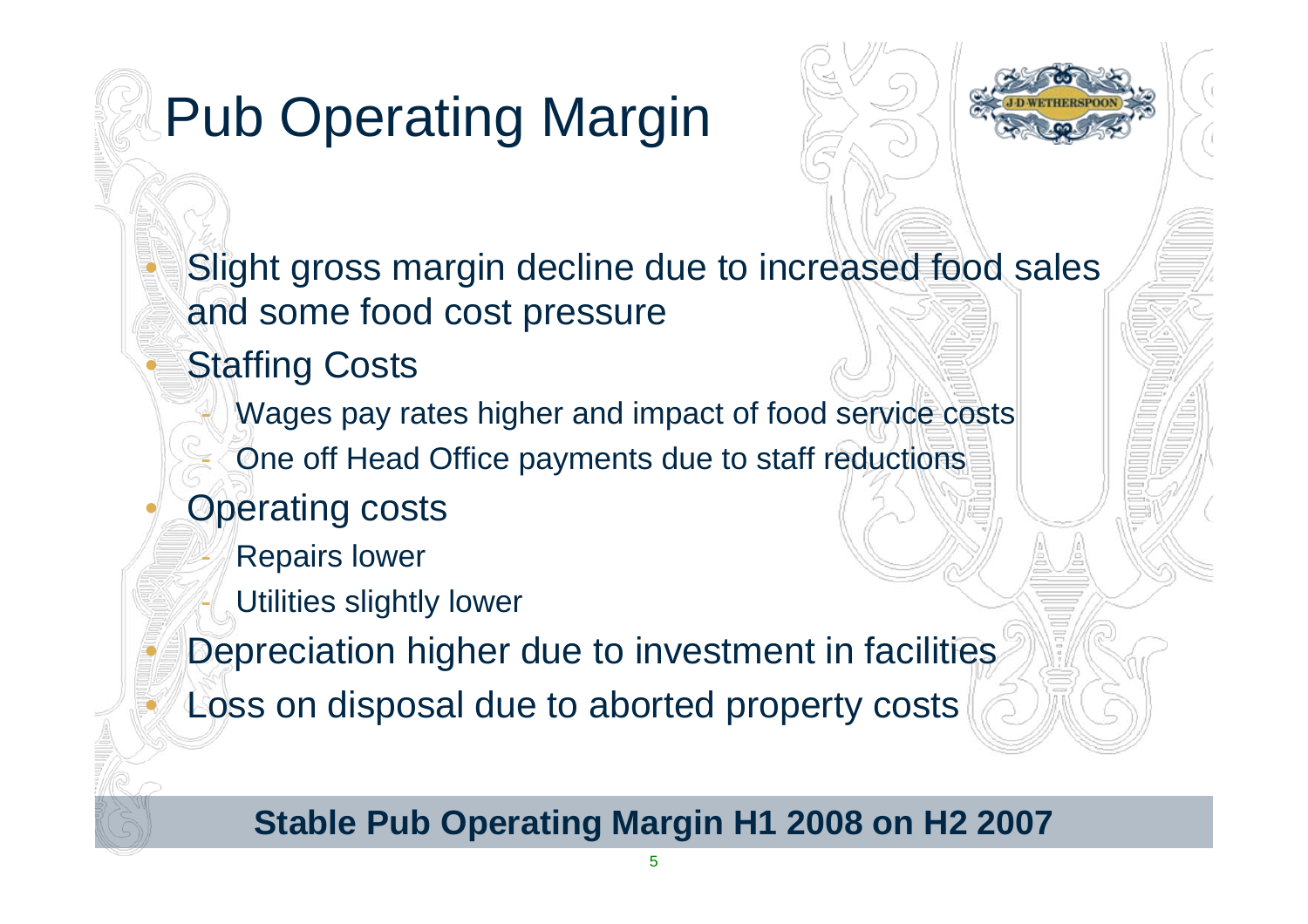# Operating Margin - Summary



|                             | H1<br>2008<br>£000 | H1<br>2008<br>$%$ of<br><b>Sales</b> | <b>H1</b><br>2007<br>£000 | <b>H1</b><br>2007<br>$%$ of<br><b>Sales</b> | <b>FY</b><br>2007<br>$%$ of<br><b>Sales</b> |  |
|-----------------------------|--------------------|--------------------------------------|---------------------------|---------------------------------------------|---------------------------------------------|--|
| Turnover                    | 440,166            |                                      | 438,374                   |                                             |                                             |  |
| <b>Pub Operating Profit</b> | 86,846             | 19.7                                 | 86,372                    | 19.7                                        | 19.5                                        |  |
| <b>Head Office Costs</b>    | (17, 605)          | (4.0)                                | (17,040)                  | (3.9)                                       | (4.0)                                       |  |
| <b>Share Incentive Plan</b> | (1, 310)           | (0.3)                                | (1, 352)                  | (0.3)                                       | (0.3)                                       |  |
| <b>Depreciation</b>         | (22, 994)          | (5.2)                                | (21, 920)                 | (5.0)                                       | (4.9)                                       |  |
| (Loss)/Gain on disposal     | (513)              | (0.1)                                | 829                       | 0.2                                         |                                             |  |
| Impairment provision        | ×,                 | <b>COL</b>                           | (618)                     | (0.1)                                       |                                             |  |
| <b>Operating Profit</b>     | 44,424             | 10.1                                 | 46,271                    | 10.6                                        | 10.3                                        |  |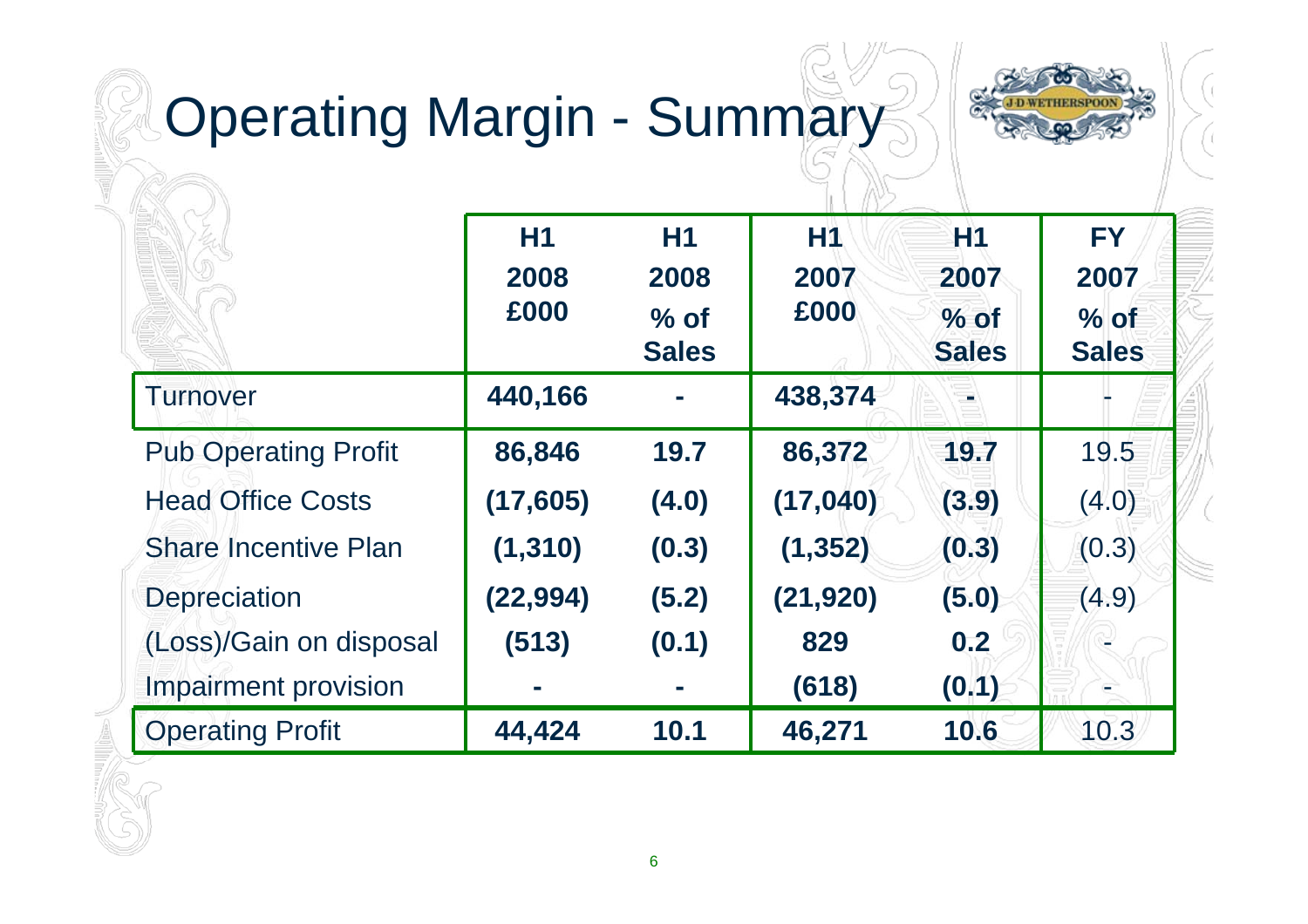

**Careful management of resources**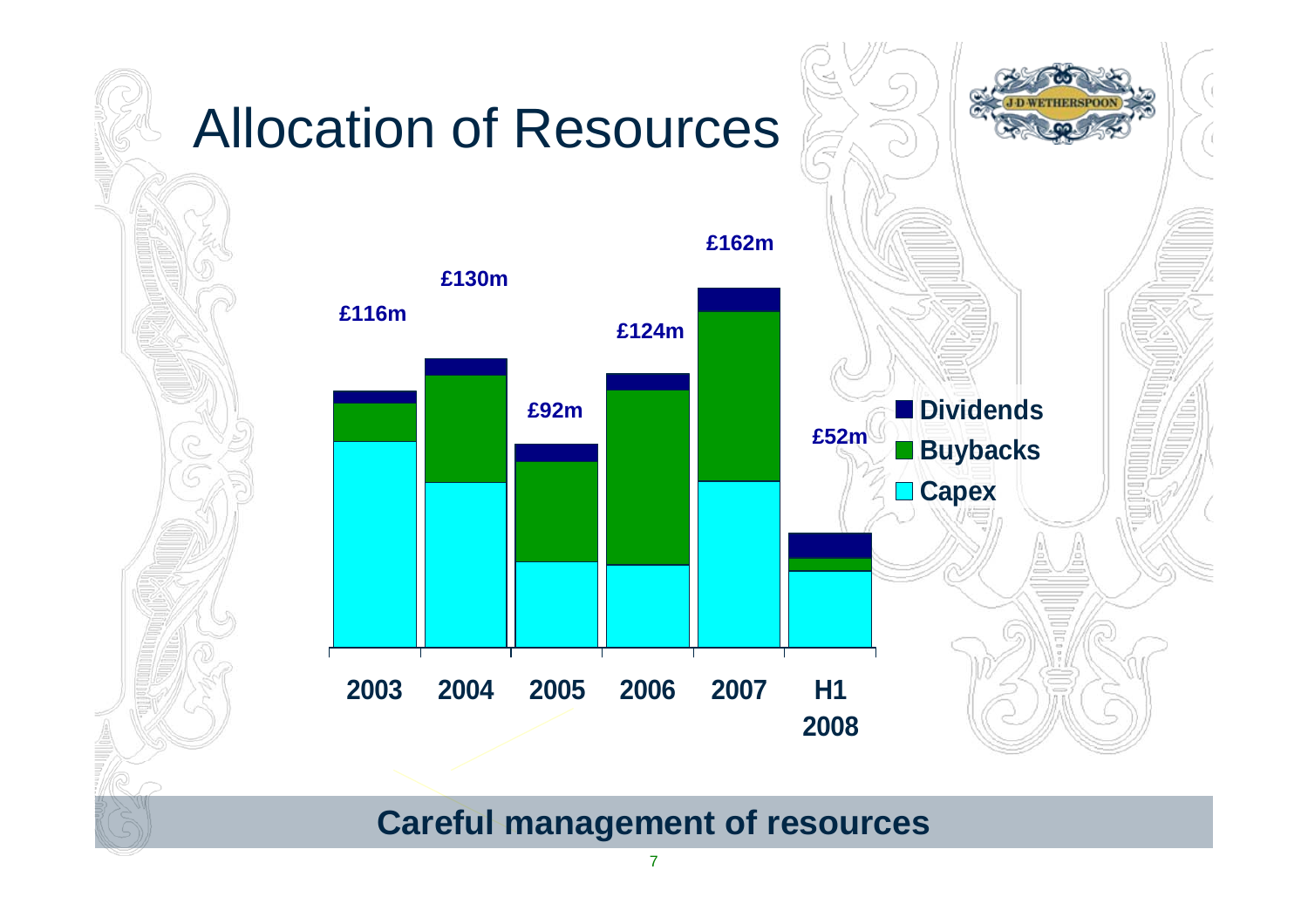

### Movement in Net Borrowings

- Free cash flow declined to £16.0m (2007: £25.6m). Excluding the £8.2m timing of interest payments of underlying free cash flow has declined £1.4m year on year.
- Overall increase in net borrowings of £28.7m (2007: £30.2m) a reduction of £1.5m compared to same period last year (see Appendix E).

• Total net borrowings £462.5m (2007: £433.8m)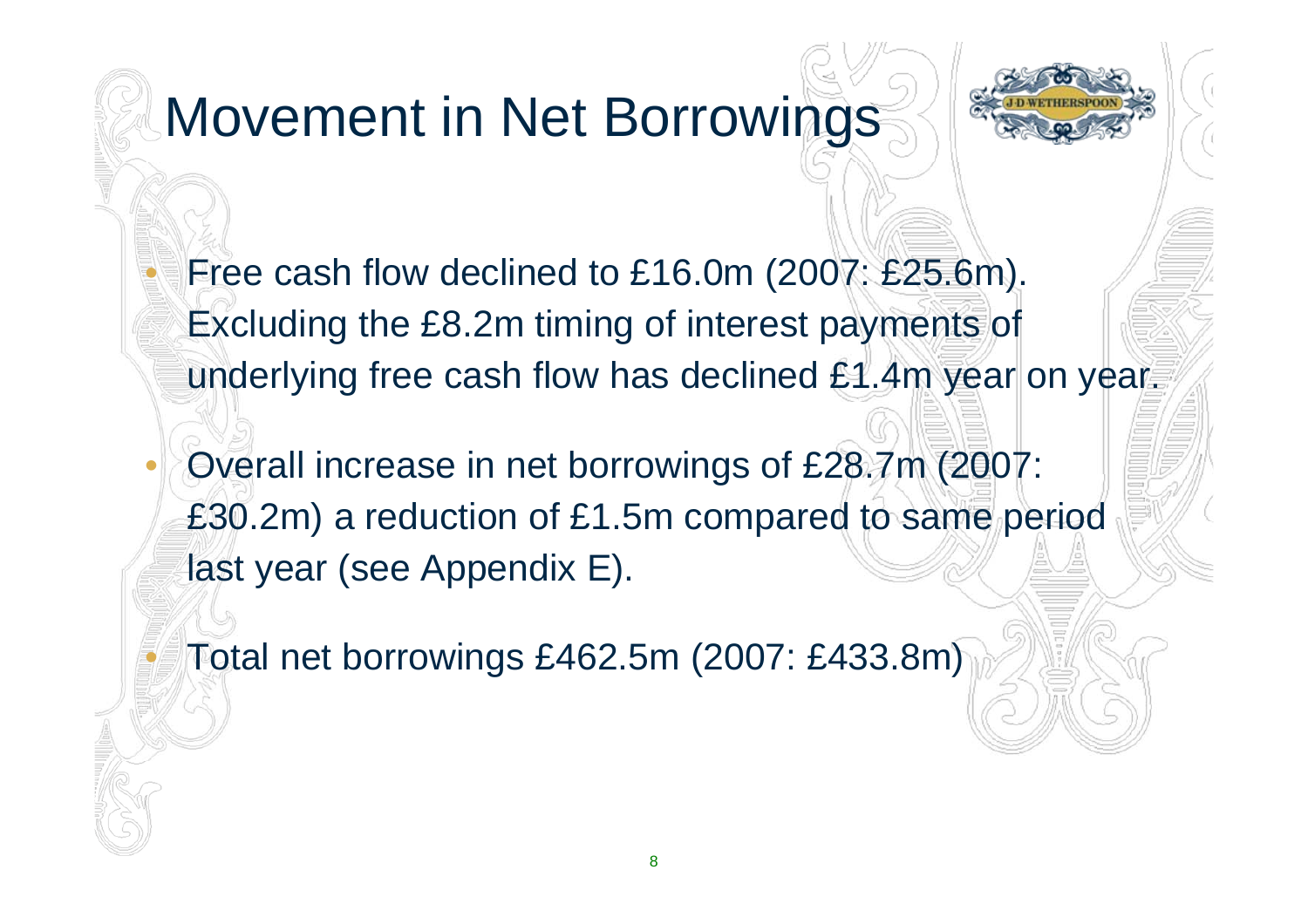### Debt Position

### Net debt/ EBITDA

Fixed charge cover (times) – statutory **1.7 1.8 1.8** 1.8

- excluding depreciation

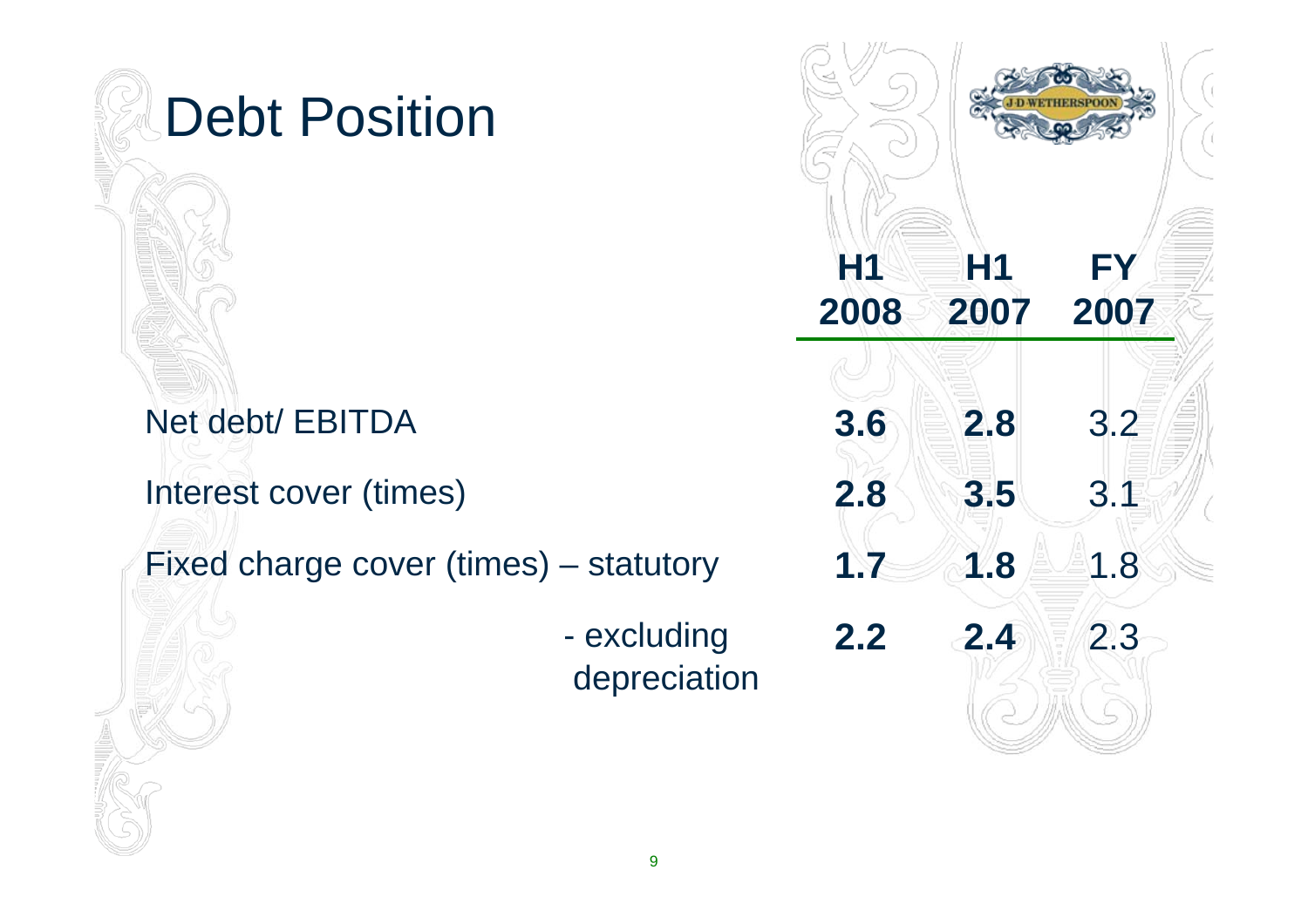### Cash Flow

| Cash from operations                   | 55,617    |
|----------------------------------------|-----------|
| <b>Interest</b>                        | (23, 653) |
| <b>Tax</b>                             | (8, 974)  |
| Investment in existing pubs            | (6, 229)  |
| Investment in own shares (SIP)         | (671)     |
| Free cash flow                         | 16,090    |
| <b>Dividends</b>                       | (11, 240) |
| Disposal proceeds                      | 646       |
| Investments in new pubs                | (28, 681) |
| <b>Finance Lease</b>                   | (230)     |
| Cash flow before share capital changes | (23, 415) |
| Share buybacks                         | (5,661)   |
| <b>Issue of new shares</b>             | 415       |
| Movement in net borrowings             | (28, 661) |
| Free cash flow per share               | 11.3p     |

| Cash Flow                              |                |           |           |
|----------------------------------------|----------------|-----------|-----------|
|                                        | H <sub>1</sub> | H1        | FΥ        |
|                                        | 2008           | 2007      | 2007      |
| <b>Cash from operations</b>            | 55,617         | 60,273    | 124,933   |
| <b>Interest</b>                        | (23, 653)      | (12,998)  | (27, 422) |
| Tax                                    | (8, 974)       | (10, 103) | (19, 598) |
| Investment in existing pubs            | (6, 229)       | (10, 548) | (24, 046) |
| Investment in own shares (SIP)         | (671)          | (1, 053)  | (1, 488)  |
| Free cash flow                         | 16,090         | 25,571    | 52,379    |
| <b>Dividends</b>                       | (11, 240)      | (4, 537)  | (10, 295) |
| Disposal proceeds                      | 646            | 3,773     | 4,768     |
| Investments in new pubs                | (28, 681)      | (22, 686) | (51, 951) |
| <b>Finance Lease</b>                   | (230)          |           | (1,988)   |
| Cash flow before share capital changes | (23, 415)      | 2,121     | (7,087)   |
| Share buybacks                         | (5,661)        | (37, 288) | (77, 015) |
| <b>Issue of new shares</b>             | 415            | 4,954     | 5,927     |
| Movement in net borrowings             | (28, 661)      | (30, 213) | (78, 175) |
| Free cash flow per share               | 11.3p          | 17.0p     | 35.6p     |
|                                        |                |           |           |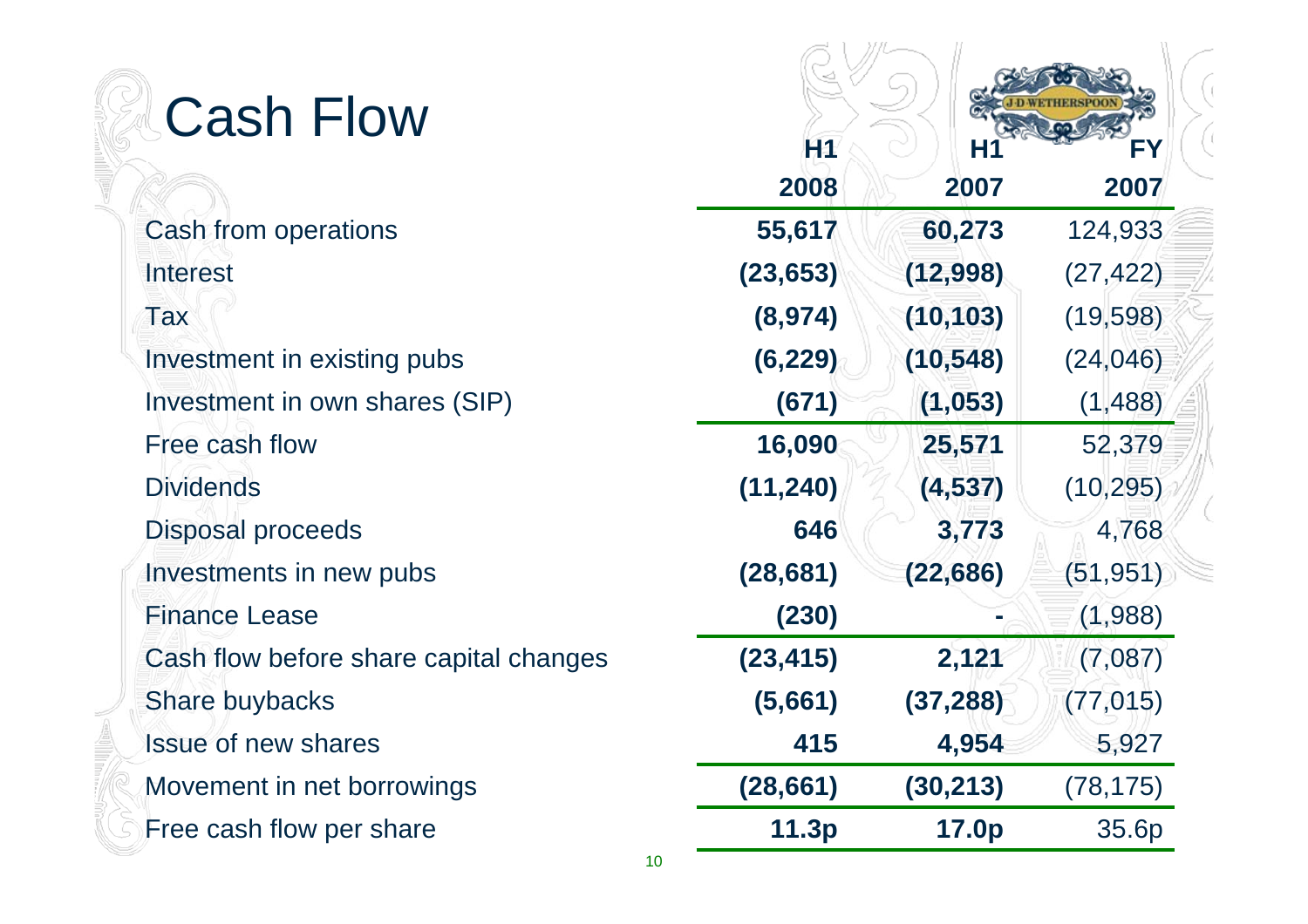### Banking facilities

UK banking facility £415m - Matures December 2010 10 participating lenders £250m swap expiring in 2014 £150m swap until 2009 replaced by new swap until 2016Average interest cost of swaps 5.5% US private placement \$140m -£87m Matures September 2009 Foreign Exchange swap in place

**Total facilities £522m (including overdraft)**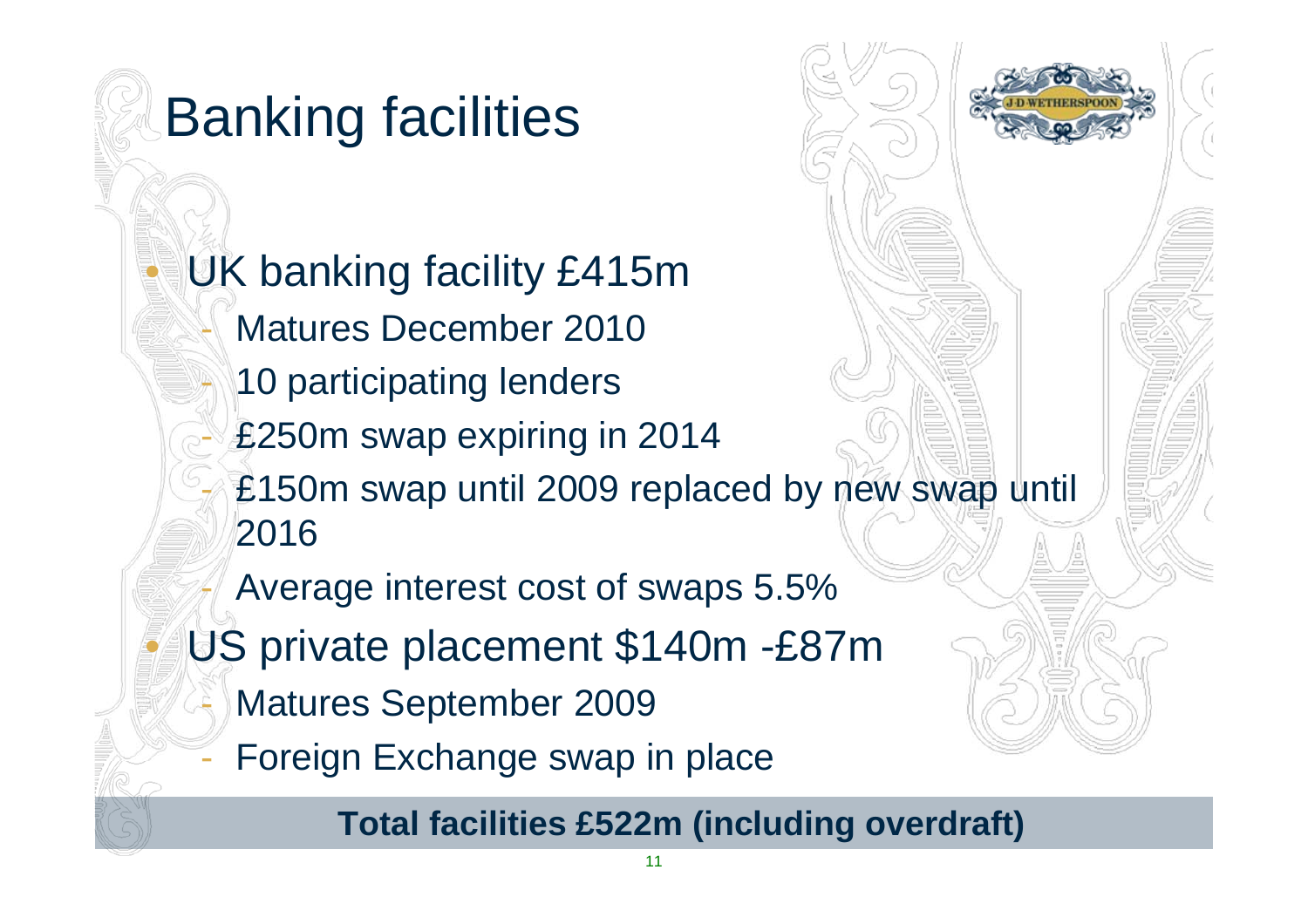



### • Substantial increase last year (155%) • Increase of 10% H1 2008 on H1 2007• 4.4p interim dividend (2007:4.0p)

### Share buybacks

1.0m of shares bought at a cost of £5.7m • Total of £273m since 2003 **Flexibility on future cash allocation**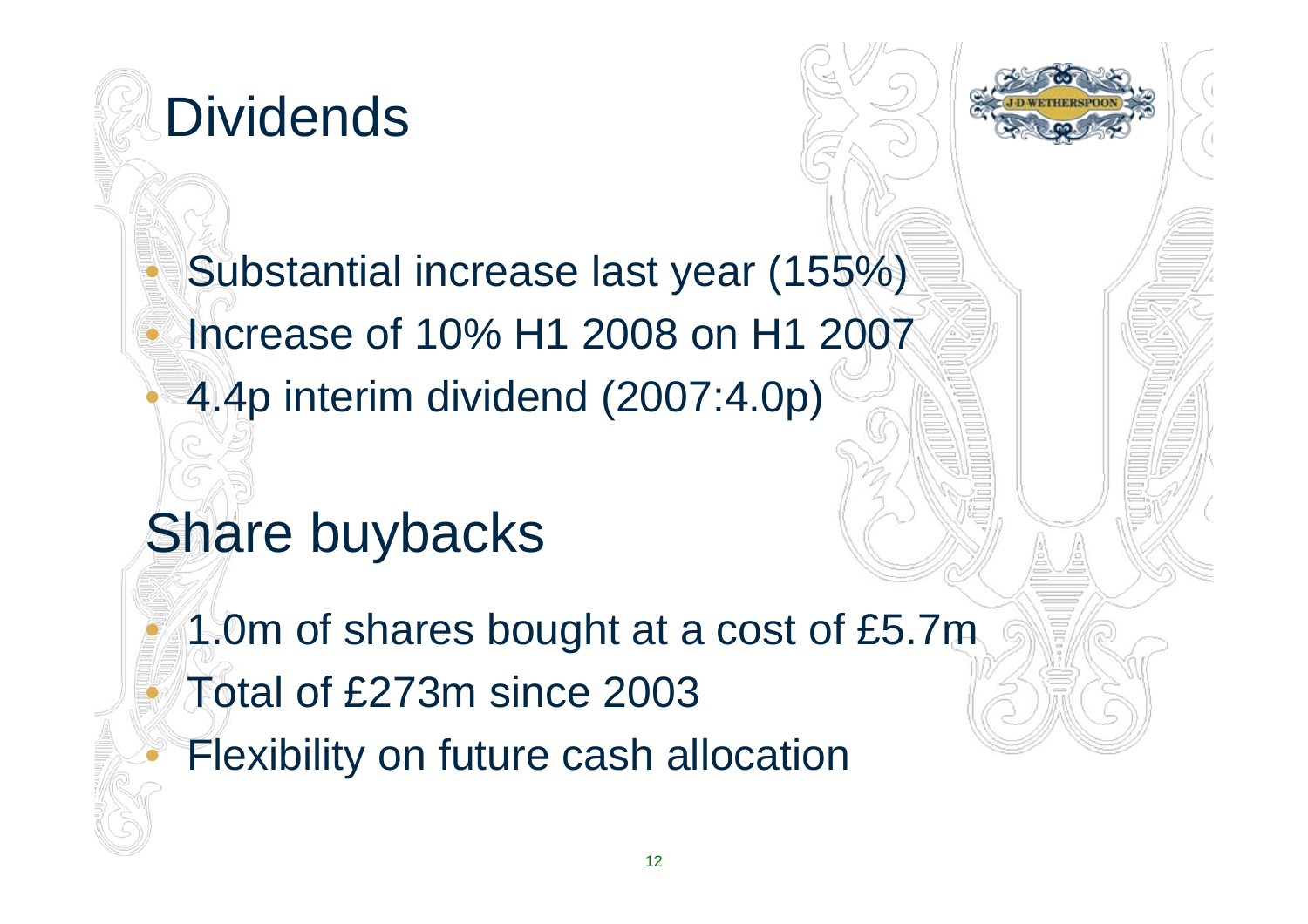### Continued Improvement



- New products eg. Coors light and cocktails
- Success of wine and ale festivals
- Fairtrade coffee
- Training awards
- New menu and food ranges

#### **Ongoing improvements in the business**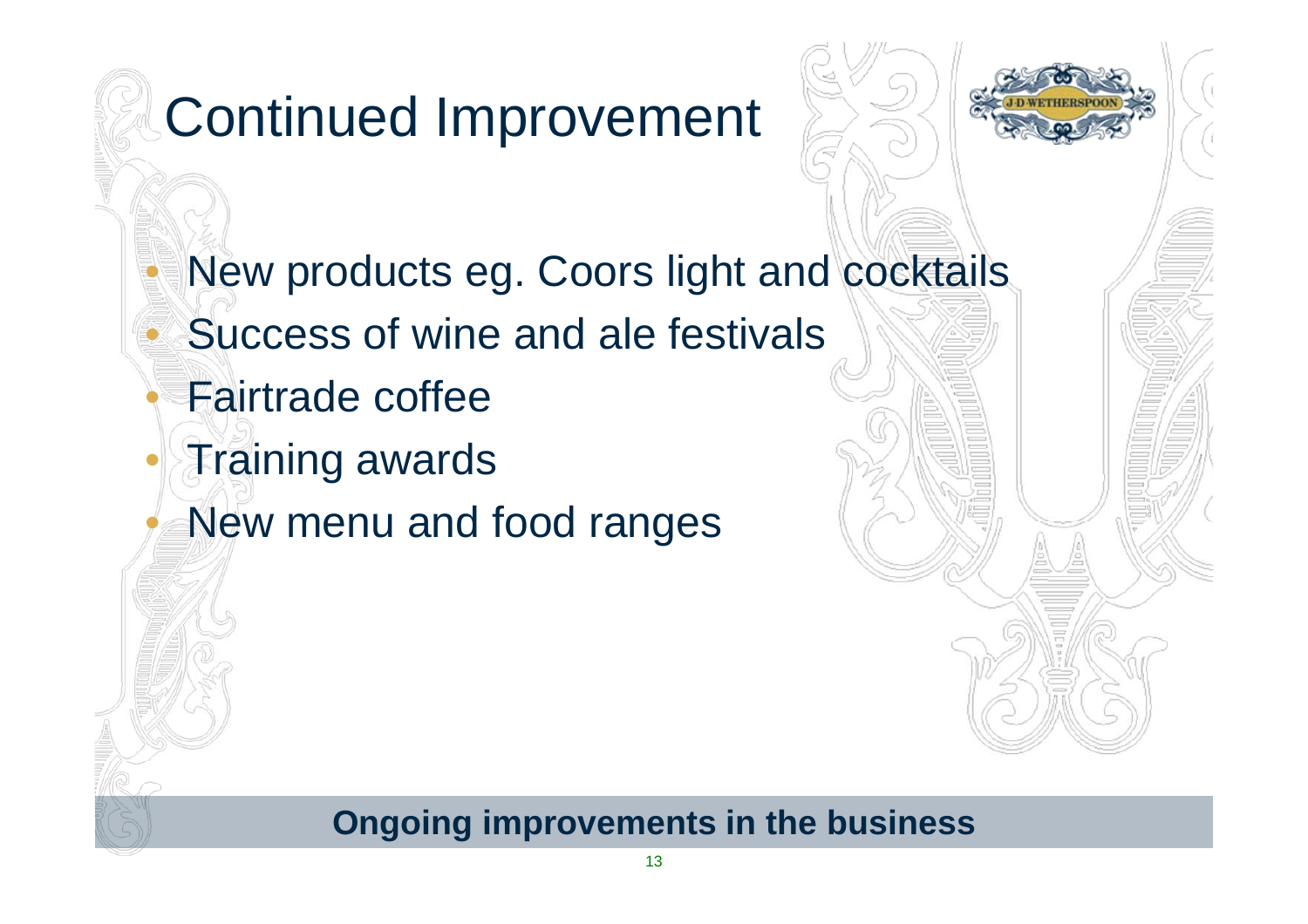### **Property**

• 2007/08 H1 10 new pubs

• 2007/08 FY c23 planned

• 2009 c30 target

More favourable property market

Currently 42% freehold



#### **Maintain target return on investment**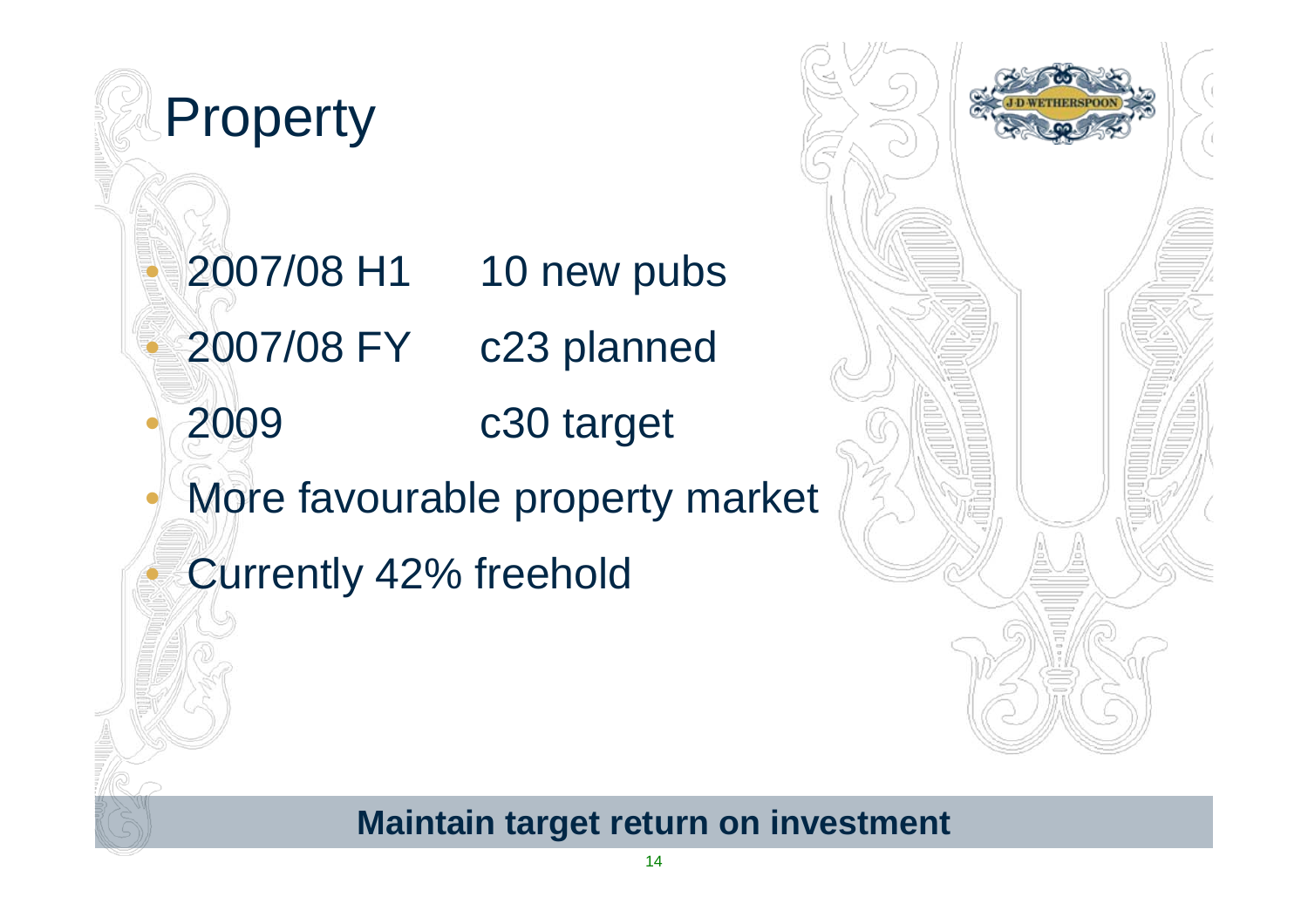### Non-Smoking – an update

- Strong food sales, decline in bar sales
- Difficult to predict
	- **Scotland**
	- **England pre-1st July**
- **Exact timing of recovery uncertain**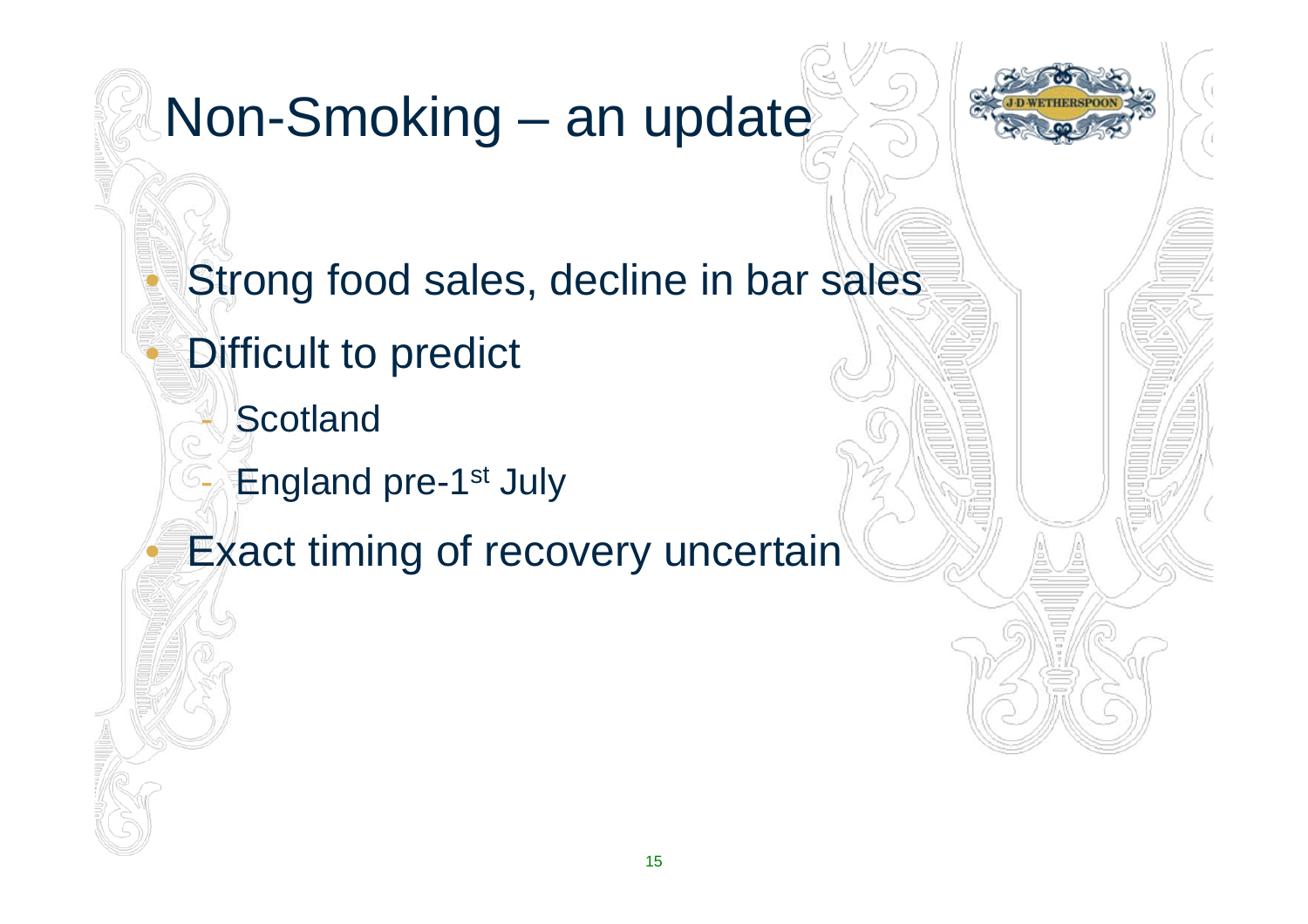### 2008 H2 Issues

• Similar H2 sales trendsSome cost pressures **Higher marketing costs** Lower GP due to cost increases and mix Slightly more cautious trading outlook

### **Outlook**

Gearing impact of lower bar sales on operating margins

- **Bar sales recovery timing**
- Significant cost pressures
- Dedicated staff
- **Excellent pubs**

### **Confident of future prospects**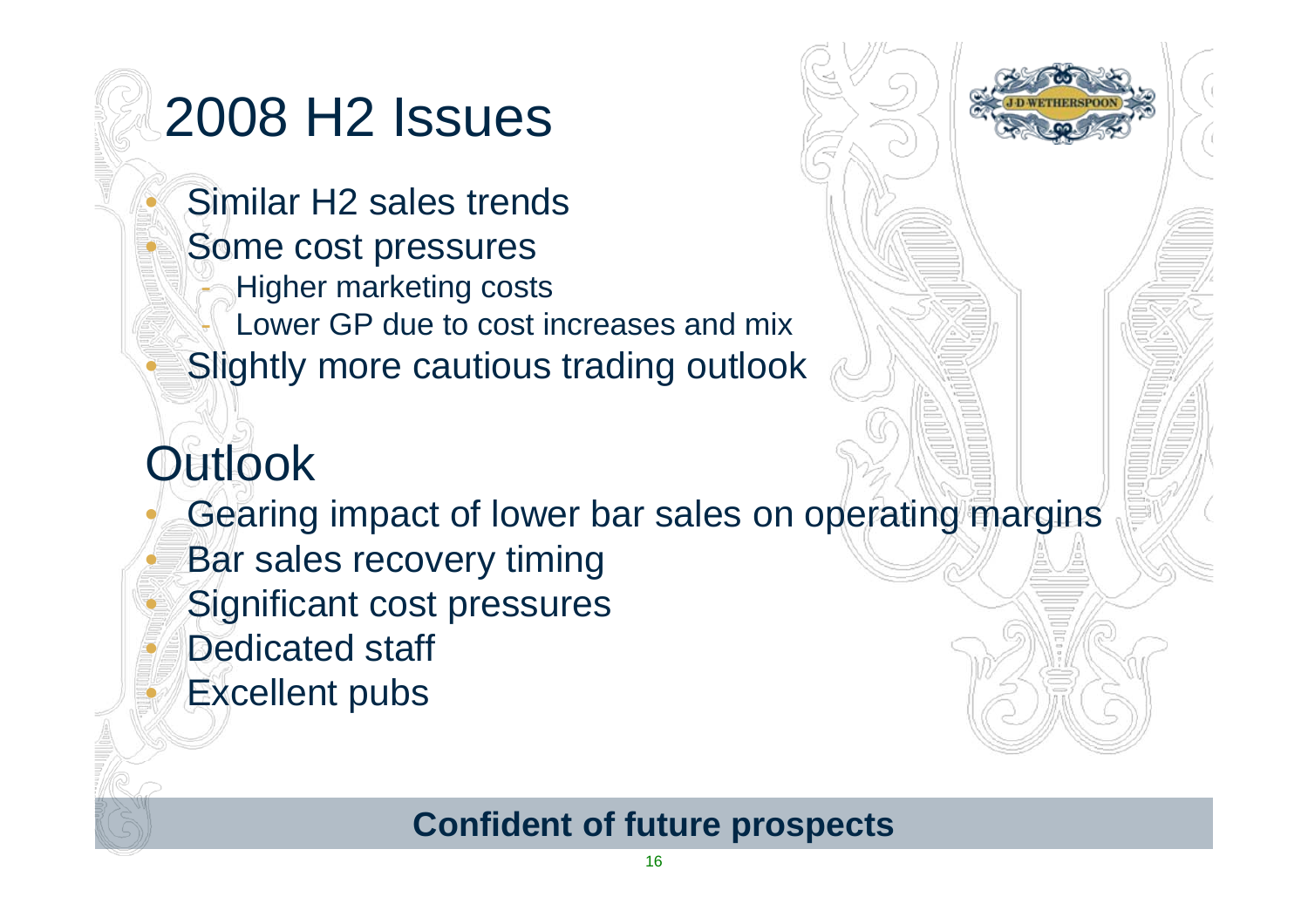### Appendices

A 10 Year Financial Graphs B 10 Year Trends **C** Capital Trends ROC/CROCCE/ROE Calculations Net Debt year on year movement

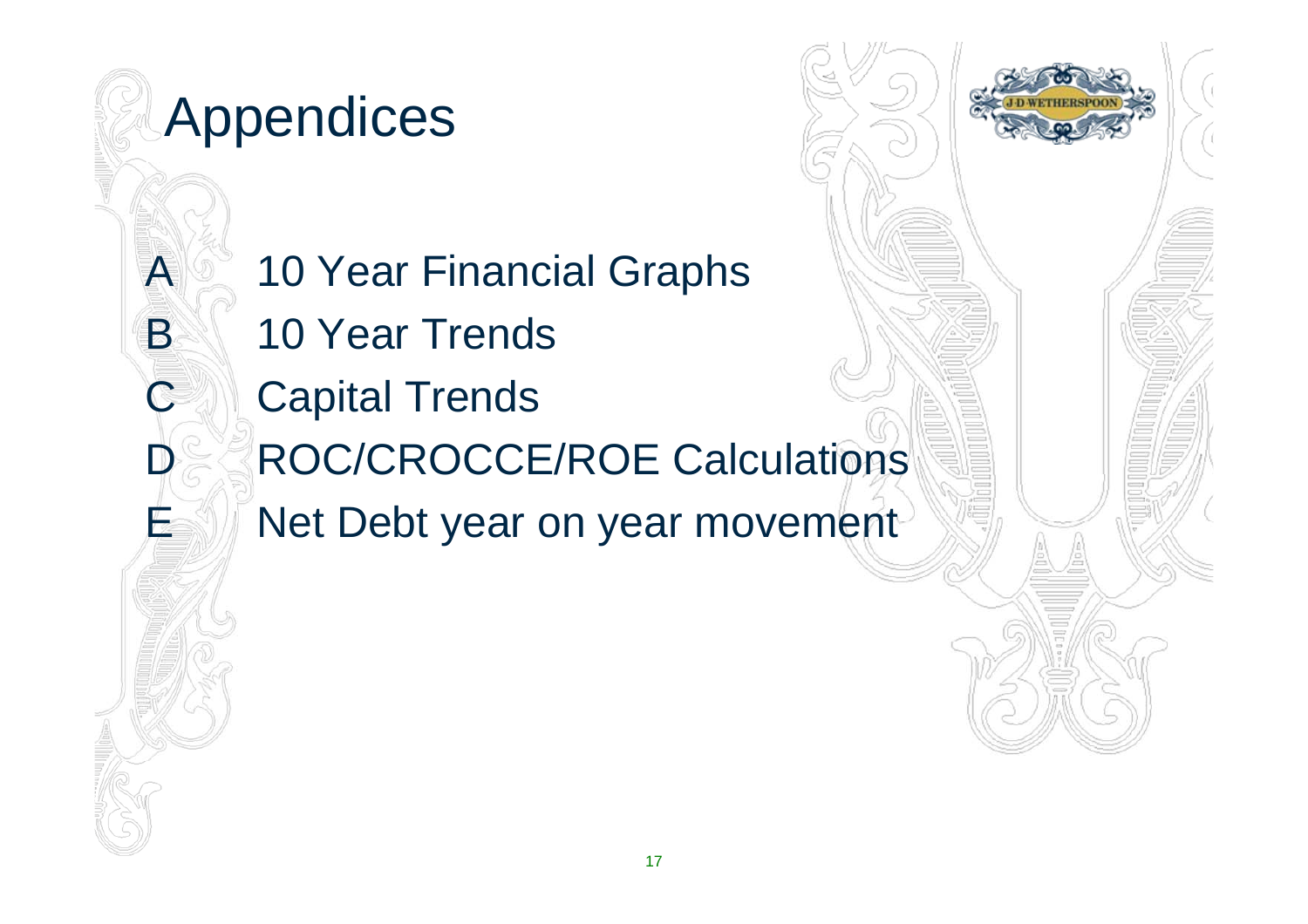### 10 Year Summary

#### Number of Pubs



Turnover



#### Appendix A



#### Average Sales Per Pub Week (including VAT)





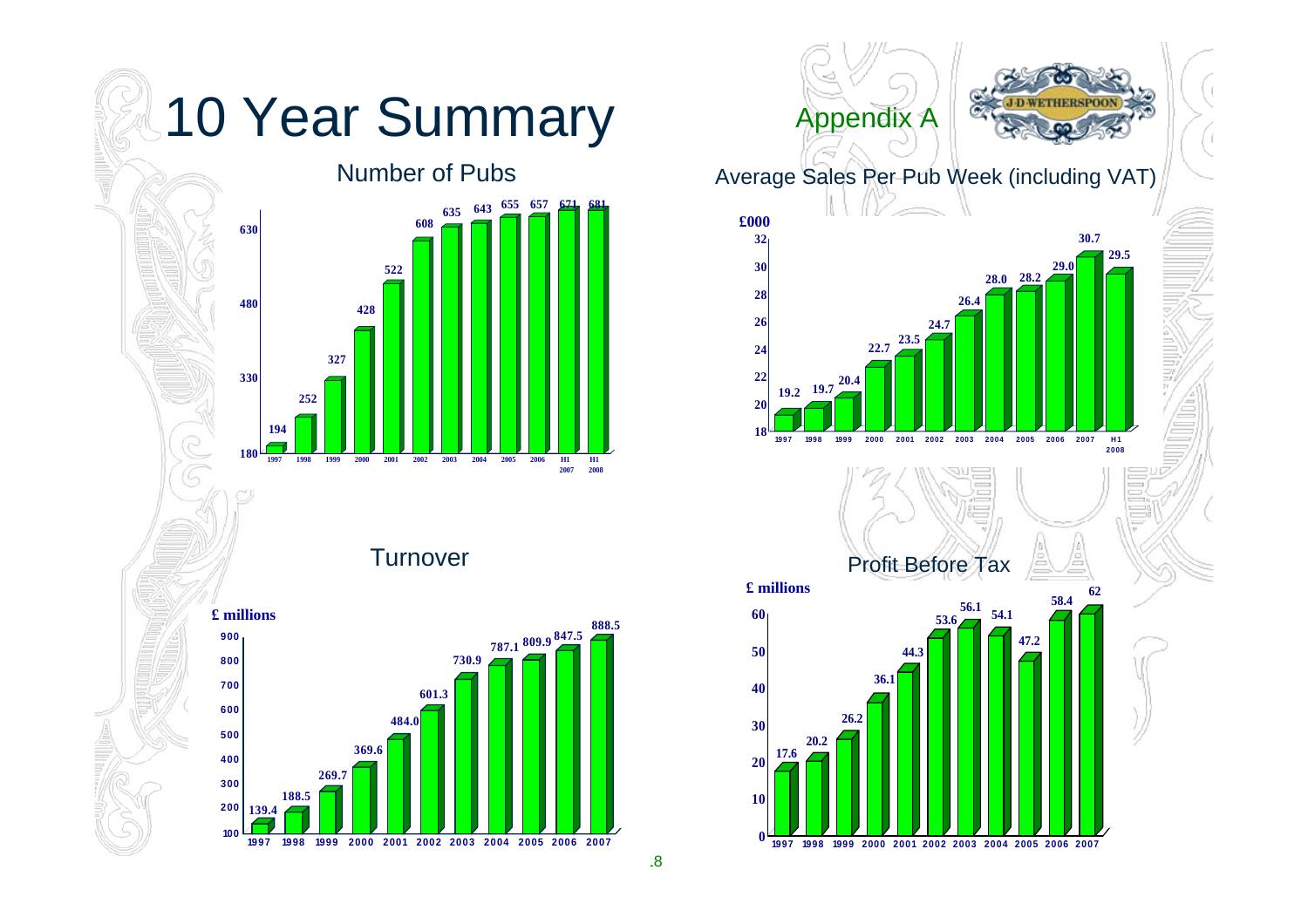| <b>JDW - Financial Trends</b>       |       |       |       |       |       |       | <b>Appendix B</b> |       |       |                   |  |
|-------------------------------------|-------|-------|-------|-------|-------|-------|-------------------|-------|-------|-------------------|--|
|                                     | 1999  | 2000  | 2001  | 2002  | 2003  | 2004  | 2005              | 2006  | 2007  | <b>H1</b><br>2008 |  |
| Sales per pub (£000)                | 904   | 1,004 | 1,040 | 1,093 | 1,169 | 1,239 | 1,246             | 1,283 | 1,354 | 653               |  |
| EBITDA per pub (£000) (1)           | 188.0 | 203.8 | 205.9 | 207.4 | 201.9 | 204.4 | 195.7             | 205.6 | 219.0 | 100               |  |
| Number of pubs                      | 327   | 428   | 522   | 608   | 635   | 643   | 655               | 657   | 671   | 681               |  |
| % freeholds (%)                     | 21    | 32    | 40    | 42    | 42    | 41    | 41                | 41    | 42    | 42                |  |
| <b>CROCCE (%) (2)</b>               | 15.7  | 15.6  | 15.3  | 13.9  | 13.0  | 12.6  | 11.7              | 11.9  | 12.2  | 11.2              |  |
| Cash return on equity (%) (2)       | 20.9  | 20.3  | 20.1  | 18.8  | 17.1  | 15.8  | 14.4              | 14.7  | 15.5  | 14.4              |  |
| Free cash flow per share<br>(pence) | 20.3  | 24.2  | 29.1  | 33.5  | 38.8  | 36.7  | 37.1              | 42.1  | 35.6  | 11.3              |  |
| (1)<br>Excluding sale & leaseback   |       |       |       |       |       |       |                   |       |       |                   |  |

(2) See appendix D for calculation

J

A<br>K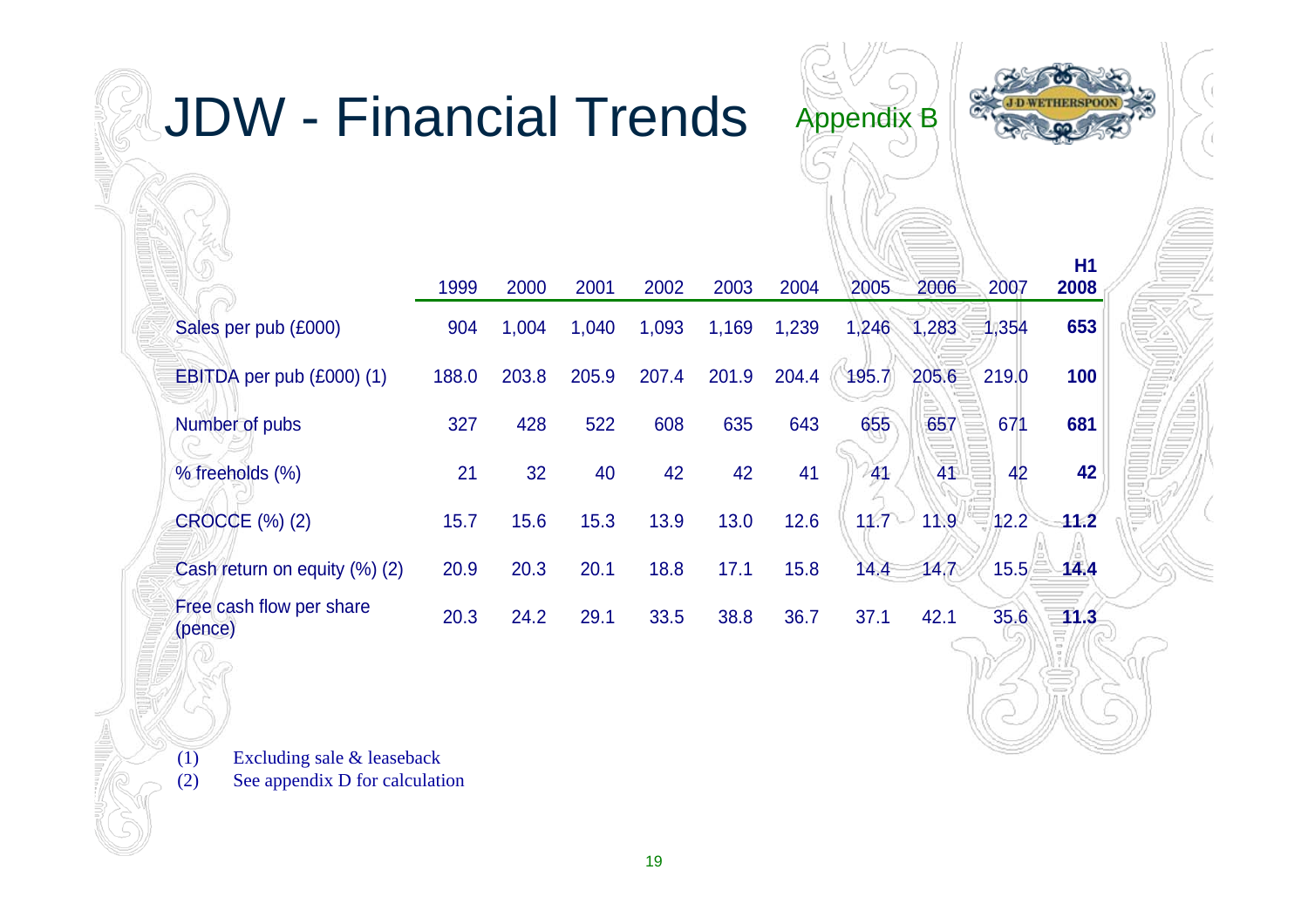### Capital Trends



Appendix C

|                                           | 2000           | 2001   | 2002   | 2003           | 2004   | 2005   | 2006   | 2007   | <b>H1</b><br>2008 |
|-------------------------------------------|----------------|--------|--------|----------------|--------|--------|--------|--------|-------------------|
| Size $(sq.th.) - openings$                | 3,217          | 3,713  | 3,808  | 3,721          | 4,317  | 4,176  | 3,637  | 3,885  | 3,595             |
| Number of openings                        | 101            | 94     | 87     | 45             | 28     | 13     | 9      | 18     | 10                |
| % which are freehold                      | 67             | 75     | 53     | 56             | 43     | 54     | 22     | 61     | 60                |
| Freehold average cost (£k)                | 465            | 506    | 597    | 511            | 640    | 873    | 625    | 750    | 1,094             |
| Average development cost (£k)             | 1,049          | 1,178  | 1,262  | 1,317          | 1,431  | 1,401  | 1,301  | 1,520  | 1,341             |
| Average cost per sq. ft.                  | 326            | 334    | 331    | 354            | 331    | 335    | 331    | 394    | 373               |
| Increase in average cost (%)              | $\overline{4}$ | 3      | $-1$   | $\overline{7}$ | $-6$   |        |        | 19     | $-5$              |
| Population within 2 miles                 | 77,000         | 70,000 | 70,000 | 73,000         | 51,000 | 64,000 | 59,000 | 45,000 | 63,000            |
| Pub openings with outside<br>drinking (%) | 73             | 62     | 46     | 51             | 54     | 62     | 88     | 100    | 100               |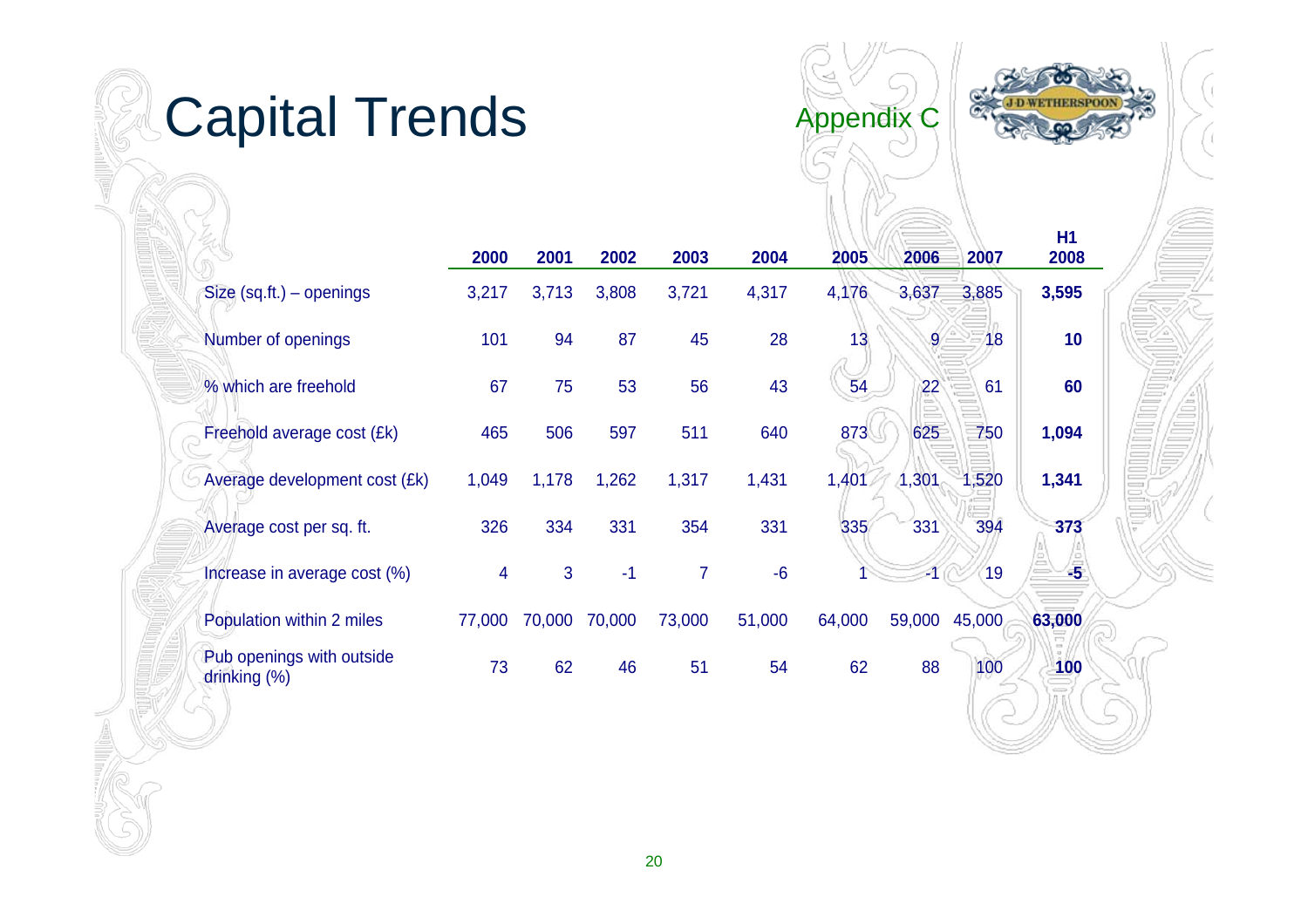| ROC/CROCCE/ROE                                    |            | <b>Appendix D1</b> |                           |  |
|---------------------------------------------------|------------|--------------------|---------------------------|--|
|                                                   |            | H<br>2008<br>£000  | <b>H1</b><br>2007<br>£000 |  |
| <b>Profit after tax</b>                           | (e)        | 18,340             | 21,743                    |  |
| Add: interest<br><b>Profit pre-interest</b>       | (f)<br>(g) | 15,949<br>34,289   | 13,398<br>35,141          |  |
| Add: deferred tax                                 |            | 219                | 1,157                     |  |
| <b>Depreciation</b><br><b>Cash return</b>         | (h)        | 22,994<br>57,502   | 21,920<br>58,218          |  |
|                                                   |            |                    |                           |  |
| • P&L return on capital [(g)/average (c)]         |            | 10.7%              | 11.8%                     |  |
| • CROCCE [(h)/average (d)]                        |            | 11.2%              | 12.3%                     |  |
| • P&L return on equity [(e)/average (a)]          |            | 19.2%              | 19.5%                     |  |
| • Cash return on equity [(h)-(f)/average (d)-(b)] |            | 14.4%              | 15.6%                     |  |
|                                                   |            |                    |                           |  |

F

V

A<br>M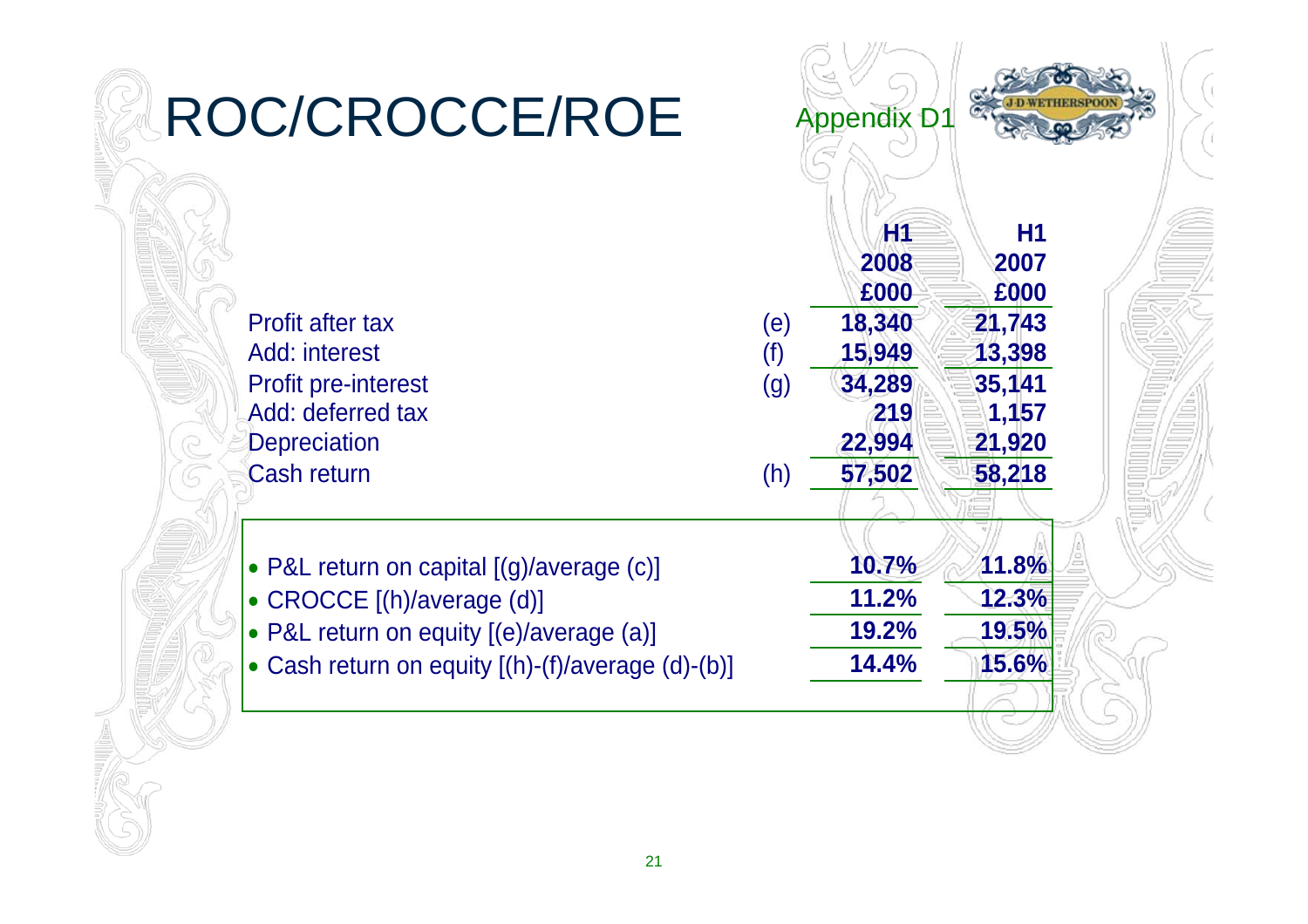### ROC/CROCCE/ROE

Shareholder funds per balance sheet **166,091** 172,607 Add: cum losses on disposal **13,884** 13,884